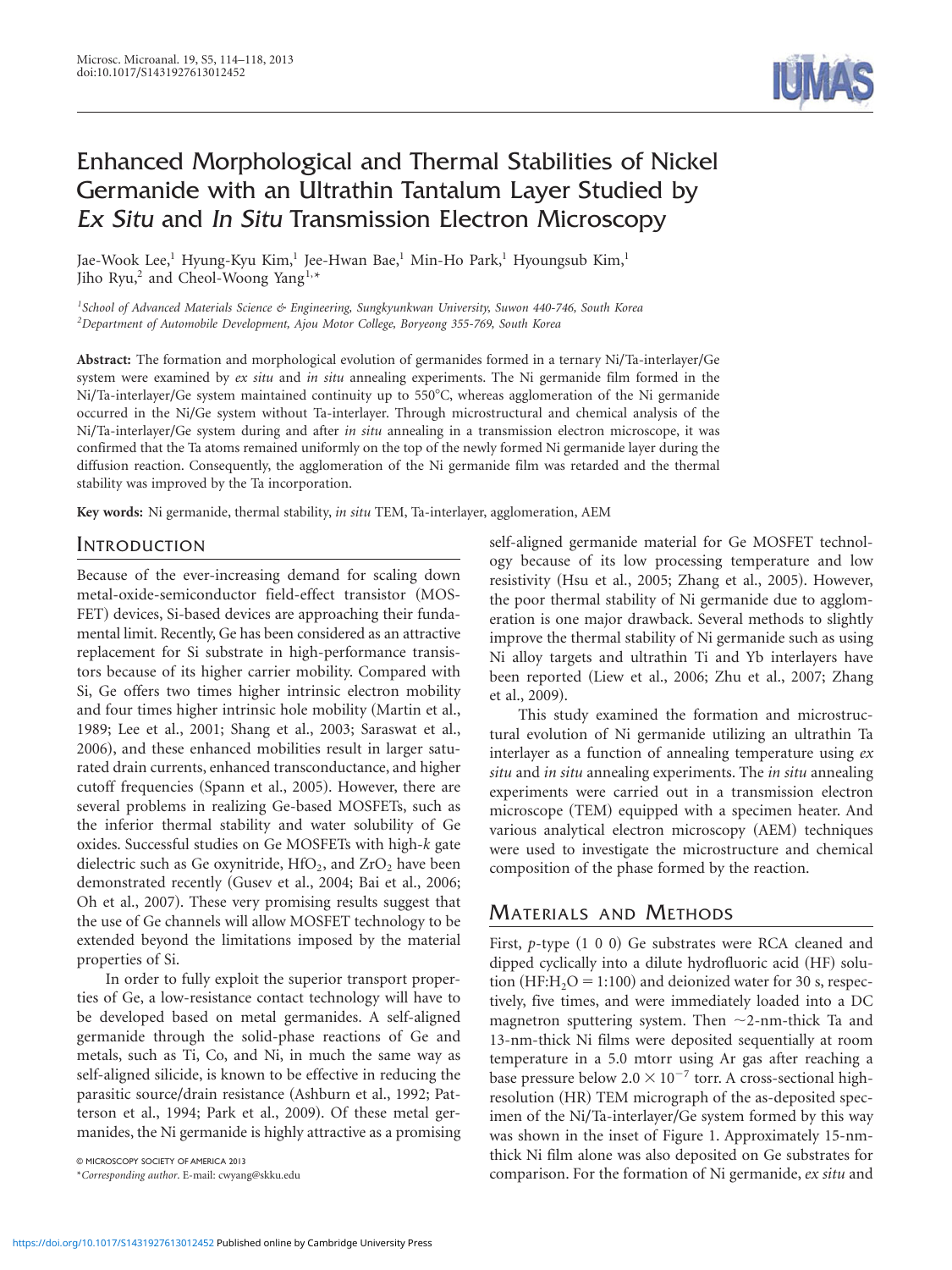

Figure 1. The *R*<sub>s</sub> values of the Ni/Ge and Ni/Ta-interlayer/Ge systems after rapid thermal annealing (RTA) in the temperature range between 300 and 650°C for 60 s in  $N_2$  ambient. Inset shows a cross-sectional high-resolution transmission electron microscope micrograph of the as-deposited specimen of the Ni/Ta-interlayer/Ge system formed by this experimental procedure.

*in situ* annealing experiments were carried out. For the *ex situ* annealing experiment, each sample was annealed by rapid thermal annealing  $(RTA)$  at every  $50^{\circ}$ C temperature interval in the temperature range from 300 to  $650^{\circ}$ C for 60 s in  $N_2$  ambient. The unreacted metal layer was selectively removed from a diluted phosphoric acid  $(H_3PO_4)$  solution. The sheet resistance  $(R_s)$  was measured by using a fourpoint probe system. The microstructures and chemical compositions of the specimens were characterized by AEM (JEM-2100F, JEOL Co. Ltd.) equipped with scanning transmission electron microscope (STEM)/energy-dispersive spectrometer (EDS). TEM specimens were prepared using a tripod polisher for mechanical grinding and Ar-ion milling, and the TEM specimens for the *in situ* annealing experiment were fixed on Mo oval grids in order to reduce the occurrence of thermal drift phenomena due to thermal expansion. The *in situ* annealing experiment was carried out in a TEM (JEM-3011, JEOL Co. Ltd.) with a specimen heating-tilting holder (EM-31050, JEOL Co. Ltd.) and a heater control unit (EM-SHU2, JEOL Co. Ltd.). The images were recorded by using a CCD camera (2k Gatan Ultrascan) and a digital video recording system with a 1/30 s time resolution  $(30$  frames/s) connected to a TV rate camera.

#### RESULTS AND DISCUSSION

In order to compare the thermal stability of Ni germanides formed from the Ni/Ge and Ni/Ta-interlayer/Ge systems, the specimen were annealed by RTA at the temperature range between 300 and  $650^{\circ}$ C for 60 s. Figure 1 shows the  $R_s$ values of the specimens with and without the Ta-interlayer as a function of annealing temperature. For all the specimens of both systems, the measured  $R_s$  values were almost constant ( $\sim$ 3  $\Omega$ /sq.) up to 500°C, above which the measured  $R_s$  values in the Ni/Ge system increased abruptly. It is



**Figure 2.** Cross-sectional transmission electron microscope (TEM) micrographs: (a) the Ni/Ge system annealed by rapid thermal annealing (RTA) at 550°C for 60 s in N<sub>2</sub> ambient, and the Ni/Tainterlayer/Ge system annealed by RTA at (b) 300°C and (c) 550°C, and high-resolution TEM micrographs of two interfaces: Ta-rich layer/Ni germanide in specimens annealed at (d) 300°C and (e) 550°C, and (f) Ni germanide/Ge substrate.

noteworthy that the measured  $R_s$  value of the specimen annealed at  $550^{\circ}$ C in the Ni/Ta-interlayer/Ge system maintained almost constant value which was measured by specimens annealed at lower temperatures. In the case of Ni germanide, the degradation of the  $R_s$  value by hightemperature annealing can be explained in terms of the agglomeration of NiGe (Park et al., 2007). For the Ni/Tainterlayer/Ge system, the thermal stability of Ni germanide was improved, probably because of the retardation of the agglomeration process by the Ta atoms, which are discussed in detail in the following paragraphs.

Figure 2a shows a cross-sectional TEM micrograph of the Ni/Ge system annealed by RTA at 550°C, where the  $R_s$ value doubly increased the initial values. The Ni germanide grains grew to  $\sim$ 55–75 nm in thickness, and became irregular with thermal grooves between the germanide grains on the surface and at the interface between the germanide and the Ge substrate. In addition, separations of the germanide layer due to agglomeration of germanide grains were observed in several places (not shown). In the case of the Ni/Ta-interlayer/Ge system, an  $\sim$ 35-nm-thick continuous and uniform Ni germanide layer was observed on the Ge substrate in the specimen annealed at  $300^{\circ}$ C (see Fig. 2b). And the growth of Ni germanide grains was suppressed and a continuous and uniformly thick Ni germanide layer  $(<$  40nm-thick) was observed in the specimen annealed at  $550^{\circ}$ C (see Fig. 2c). It is notable that the existence of the dark layer was observed on top of the germanide layer in the Ni/Tainterlayer/Ge system. Figures 2d–2f show the enlarged HR-TEM images of the two interfaces, i.e., the ambient/NiGe and the NiGe/Ge substrate, which were indicated by white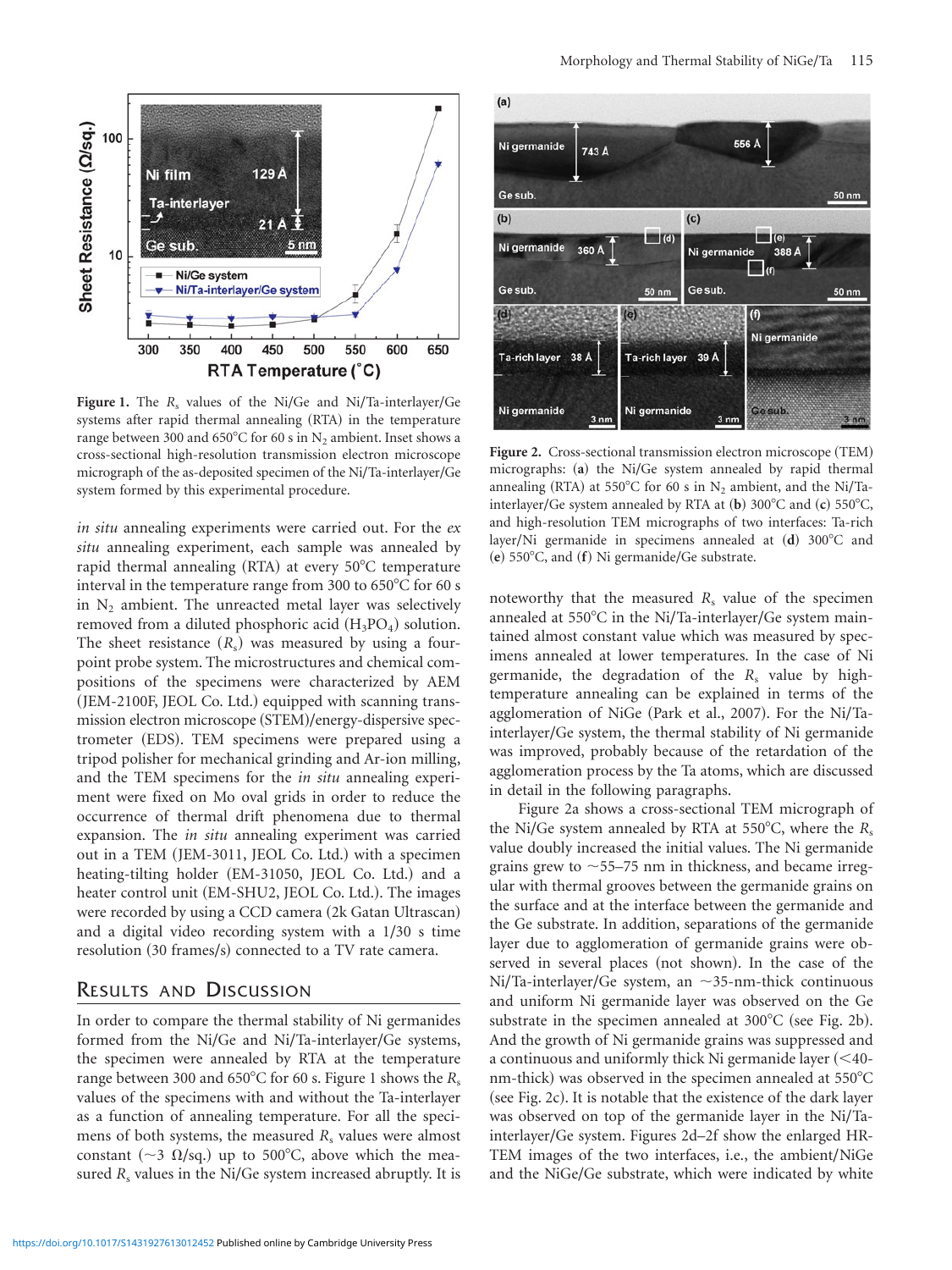

**Figure 3. a:** The temperature profile of the *in situ* annealing experiment. **b–i:** Individual frames selected from video sequence recorded during the *in situ* annealing of a cross-section of the Ni/Ta-interlayer/Ge system at temperature ranging from room temperature to 300°C.

squares in Figures 2b and 2c. Approximately 4-nm-thick amorphous layers were formed on the NiGe films, as shown in Figures 2d and 2e. These additional layers were confirmed to be a Ta-rich layer by EDS analysis. The compositions of the Ta-rich layers of the specimens annealed at 300 and 550°C were similar to each other and 44.60  $\pm$  1.26 at.% Ta, 21.56  $\pm$  2.13 at.% Ni, 33.84  $\pm$  2.62 at.% Ge, and 44.35  $\pm$ 1.30 at.% Ta,  $21.37 \pm 2.23$  at.% Ni,  $34.28 \pm 2.72$  at.% Ge, respectively. And the interface between NiGe and the Ge substrate was clean, without any interfacial layer (see Fig. 2f). The agglomeration, which is a major cause of the increased *R*<sup>s</sup> value of Ni germanide, is derived from the driving force of the decreased interfacial energy or surface energy. It is believed that the Ta-rich layer acts to reduce the surface free energy of NiGe film with outside ambient. Thus, the agglomeration is retarded because of the formation of the Ta-rich layer on the top of the Ni germanide layer.

In order to obtain a better understanding of the formation and microstructural evolution of the germanide and Ta-rich top layer in the Ni/Ta-interlayer/Ge system, a direct observation of the reactions were carried out using *in situ* annealing TEM. Figure 3a shows the temperature profile of the *in situ* annealing experiment, and the heating rate was  $\sim$  5.16°C/min. Figures 3b–3i show a series of individual frames selected from a video sequence recorded during the *in situ* annealing of a cross-section of the Ni/Ta-interlayer/Ge system at temperature ranging from room temperature to 3008C. The as-deposited specimen of Ni/Ta-interlayer/Ge system at room temperature was revealed in Figure 3b, and this is essentially the same as the specimen used for *ex situ* annealing experiments. As the annealing temperature was increased to  $193^{\circ}C$  (see Fig. 3c), the upper parts of the Ni film indicated by the arrows began to vacate. When the annealing temperature was increased to  $207^{\circ}$ C, the vacated parts near the surface of the film indicated by the arrows became larger (see Fig. 3d), and Ni germanide grains began to form by diffusion of the Ni atoms into Ge substrate through the Ta-interlayer. As the annealing temperature increased, the remaining film thickness decreased gradually and the Ni germanide grain grew thicker, as shown in Figures 3e–3h. When the annealing temperature was increased up to 300°C, an  $\sim$ 15-nm-thick Ni germanide layer was formed and an  $\sim$ 3-nm-thick film remained on top of the newly formed Ni germanide layer (see Fig. 3i).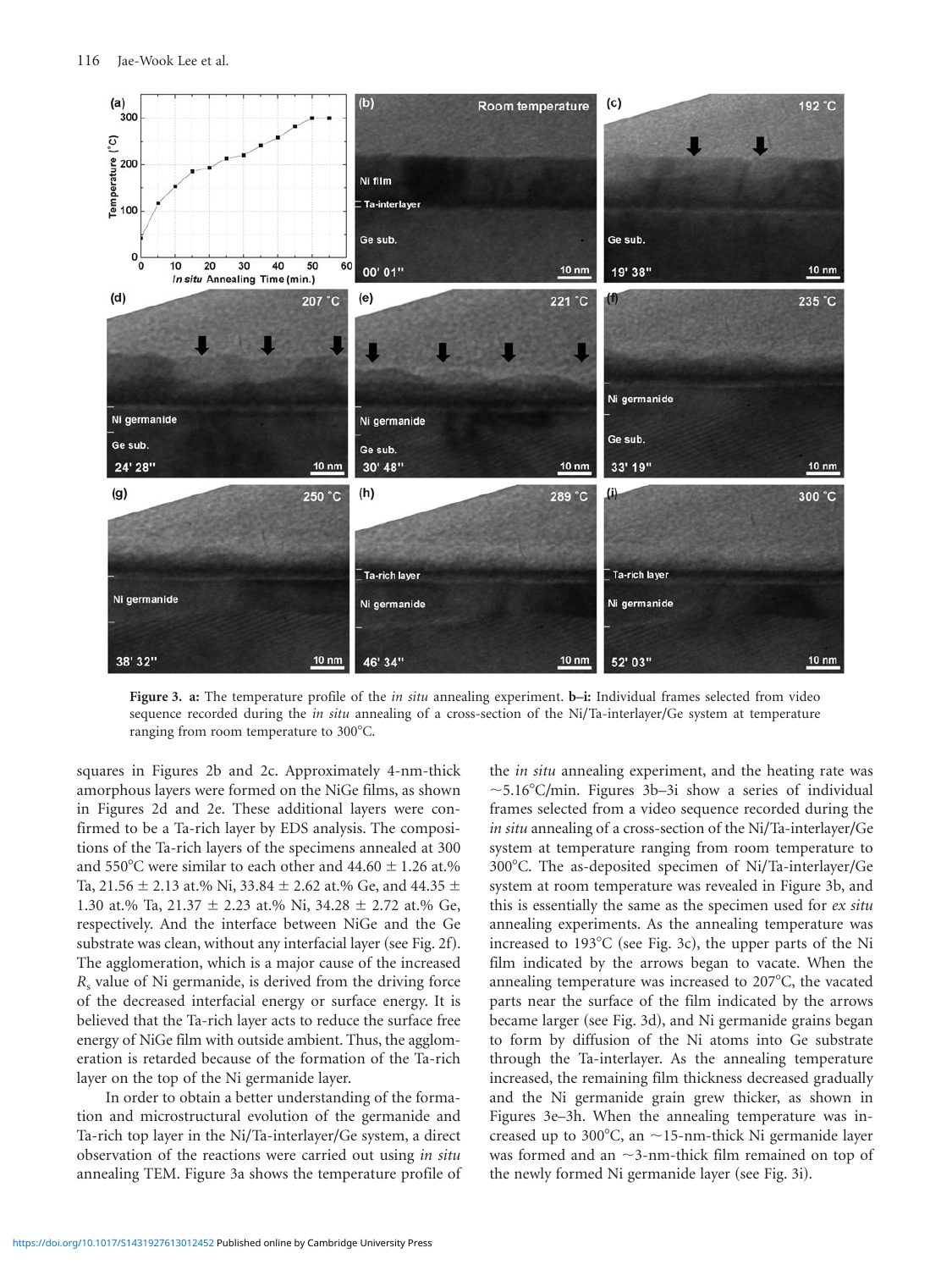

**Figure 4. a:** Low-magnification transmission electron microscope (TEM) micrograph of the *in situ* annealed specimen after annealing up to  $300^{\circ}$ C, and high-resolution TEM micrographs of two interfaces. **b:** Ta-rich layer/Ni germanide and (c) Ni germanide/Ge substrate and nano-beam electron diffraction pattern obtained from a Ni germanide grain (inset), and scanning transmission electron microscope (d) bright field and (e) high-angle annular dark-field micrographs of the *in situ* annealed specimen.

For the characterization of the phases formed during the *in situ* annealing experiment, the microstructure and chemical composition were examined by using AEM equipped with STEM/EDS. Figure 4 shows the TEM micrographs of the specimen annealed for up to  $300^{\circ}$ C along with nano-beam electron diffraction (NBED) pattern obtained from the Ni germanide grain. The surface morphology of the Ta-rich layer and Ni germanide was relatively uniform; however, the interface between the Ni germanide and Ge substrate was slightly rougher than one of the *ex situ* annealed specimens (see Fig. 4a). Nevertheless, as shown in the HR-TEM micrographs of Figures 4b and 4c, the Ta-rich layer and the phase of Ni germanide formed from *in situ* annealing process were similar to one of *ex situ* annealed specimens. The average composition of the Ta-rich layer was 44.45  $\pm$  1.73 at.% Ta, 21.16  $\pm$  2.97 at.% Ni, and 34.38  $\pm$ 3.60 at.% Ge as measured by STEM/EDS utilizing a 0.7 nm electron probe. As shown in the STEM bright field (see Fig. 4d) and high-angle annular dark-field (HAADF, see Fig. 4e) micrographs, the contrast of the Ta-rich layer was distinct from the other phases. Considering the contrast mechanisms of STEM imaging, this difference in contrast was attributed to a mass-thickness effect on STEM imaging. Ta is the heaviest element among the components and is brighter in the STEM/HAADF image. And the NBED pattern (see the inset of Fig. 4c) obtained from a Ni germanide grain was indexed as the  $[11\bar{3}]$  zone axis pattern of NiGe, which has an orthorhombic structure:  $a = 5.811$ ,  $b = 5.381$ , and  $c = 3.428$  Å. This is consistent with the STEM/EDS result of  $50.35 \pm 2.01$  at.% Ni and  $49.65 \pm 1.63$ at.% Ge, which is close to the stoichiometric NiGe composition. Therefore, the phase of Ni germanide formed using this *in situ* annealing experiment was confirmed to be a Ni mono-germanide (NiGe). No other form of germanide was observed in this study.

The formation process of the Ni germanide and the Ta-rich layer in the Ni/Ta-interlayer/Ge system was analogous to one in the Ni–Ta alloy/Ge system of our previous work (Lee et al., 2008). Several intermetallic compounds can be present in the Ta–Ge system. However, they cannot be formed under this annealing condition. In addition, the solid solubility of Ta in Ge is extremely low even at high temperature. Consequently, most of Ta atoms cannot diffuse into the Ge substrate and remain on top of the newly formed NiGe film. The presence of a Ta-rich layer on top of the Ni germanide layer likely modified the interfacial energies and suppressed the agglomeration of NiGe grains, thus improving the surface morphology of the Ni germanide formed in the Ni/Ta-interlayer/Ge system. As a result, the thermal stability of the Ni/Ta-interlayer/Ge system was better than that of the Ni/Ge system.

#### **CONCLUSIONS**

This study examined the formation and morphological evolution of germanides formed in Ni/Ge and Ni/Tainterlayer/Ge systems as a function of the annealing temperature using *ex situ* and *in situ* annealing experiments. The Ni/Ta-interlayer/Ge system improved the thermal stability and maintained low  $R_s$  value up to 550°C. For the Ni/Ge system annealed by RTA, severe agglomeration began to occur at an annealing temperature of 550°C. On the other hand, in the case of the Ni/Ta-interlayer/Ge system, less agglomeration and a uniform surface morphology were observed under the same annealing condition. It is confirmed that the Ta-rich layer formed because Ta atoms remained on top of the newly formed Ni germanide film through AEM analysis of the Ni/Ta-interlayer/Ge system during and after the *in situ* annealing experiments. Eventually, the surface free energy of the Ni germanide film was reduced by this Ta-rich layer, and the thermal stability of the Ni germanide was improved.

#### **ACKNOWLEDGMENTS**

This work was supported by the National Research Foundation of Korea (NRF) grants funded by the Korea government (MEST, No. 2011-0017257, No. 2011-0019984, and No. 2011-0030803). The authors gratefully appreciate technical support from the cooperative center for research facilities (CCRF) at Sungkyunkwan University.